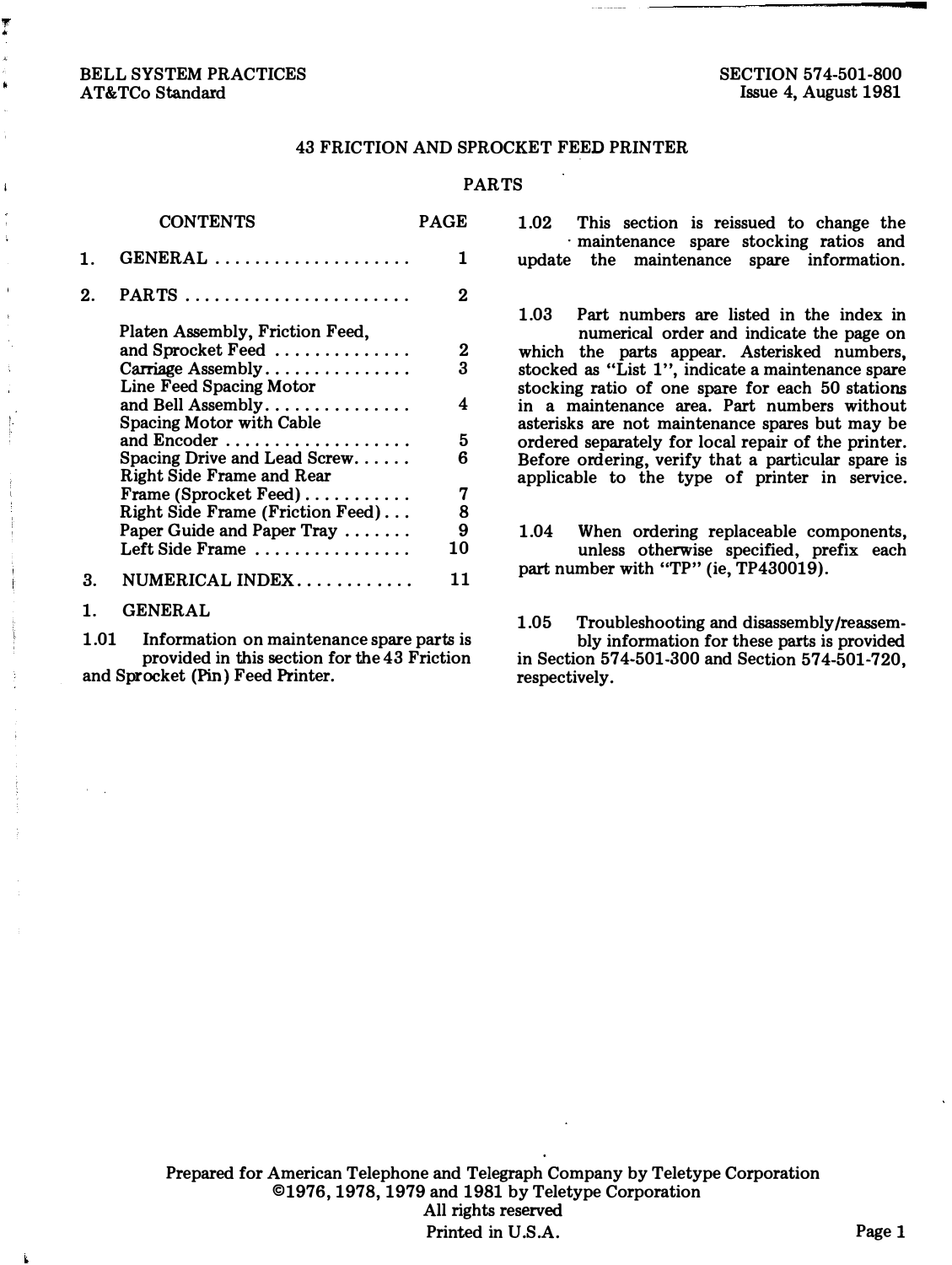#### $2.$ **PARTS**

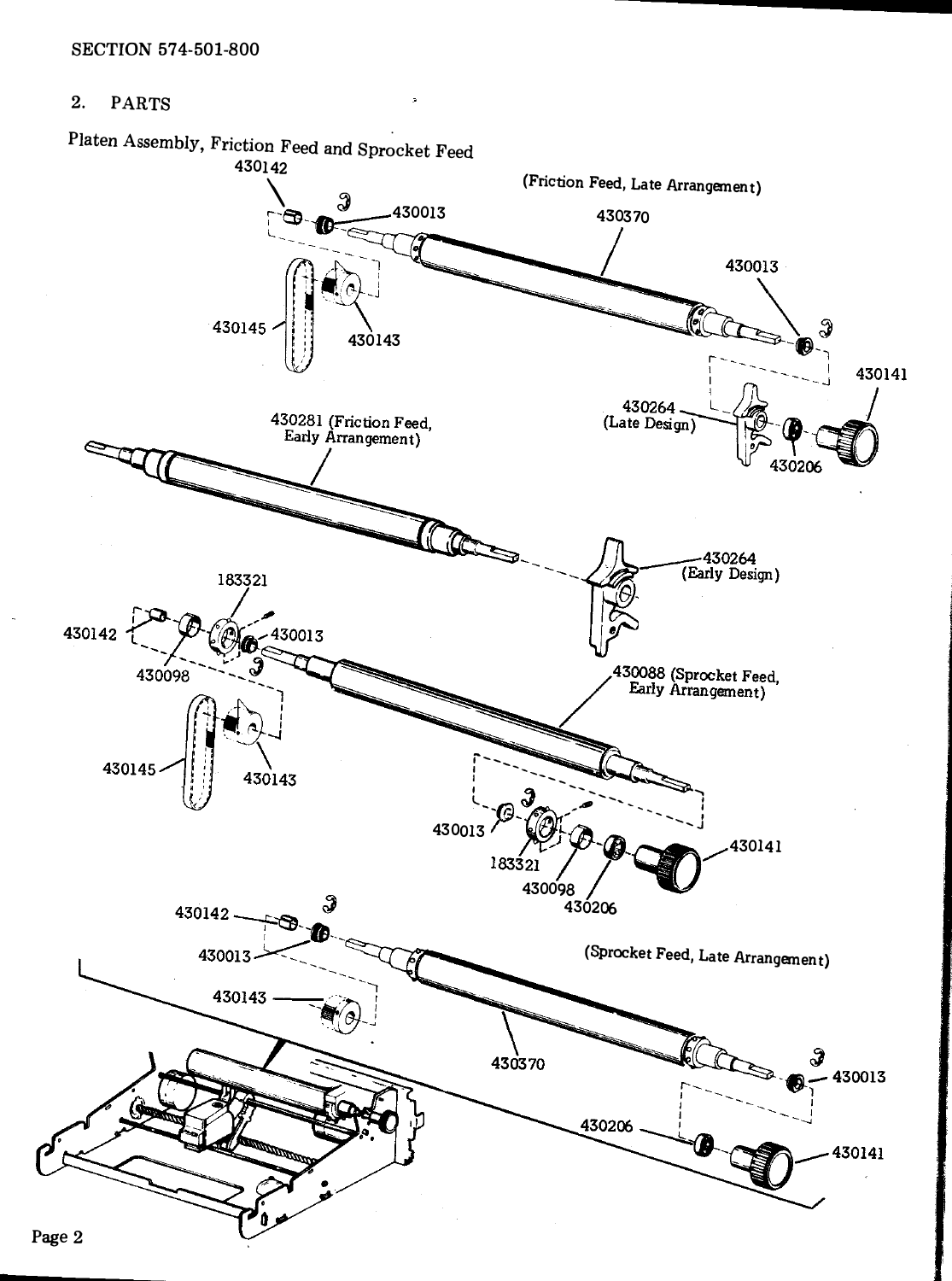Carriage Assembly



0 Part of 430440 Modification Kit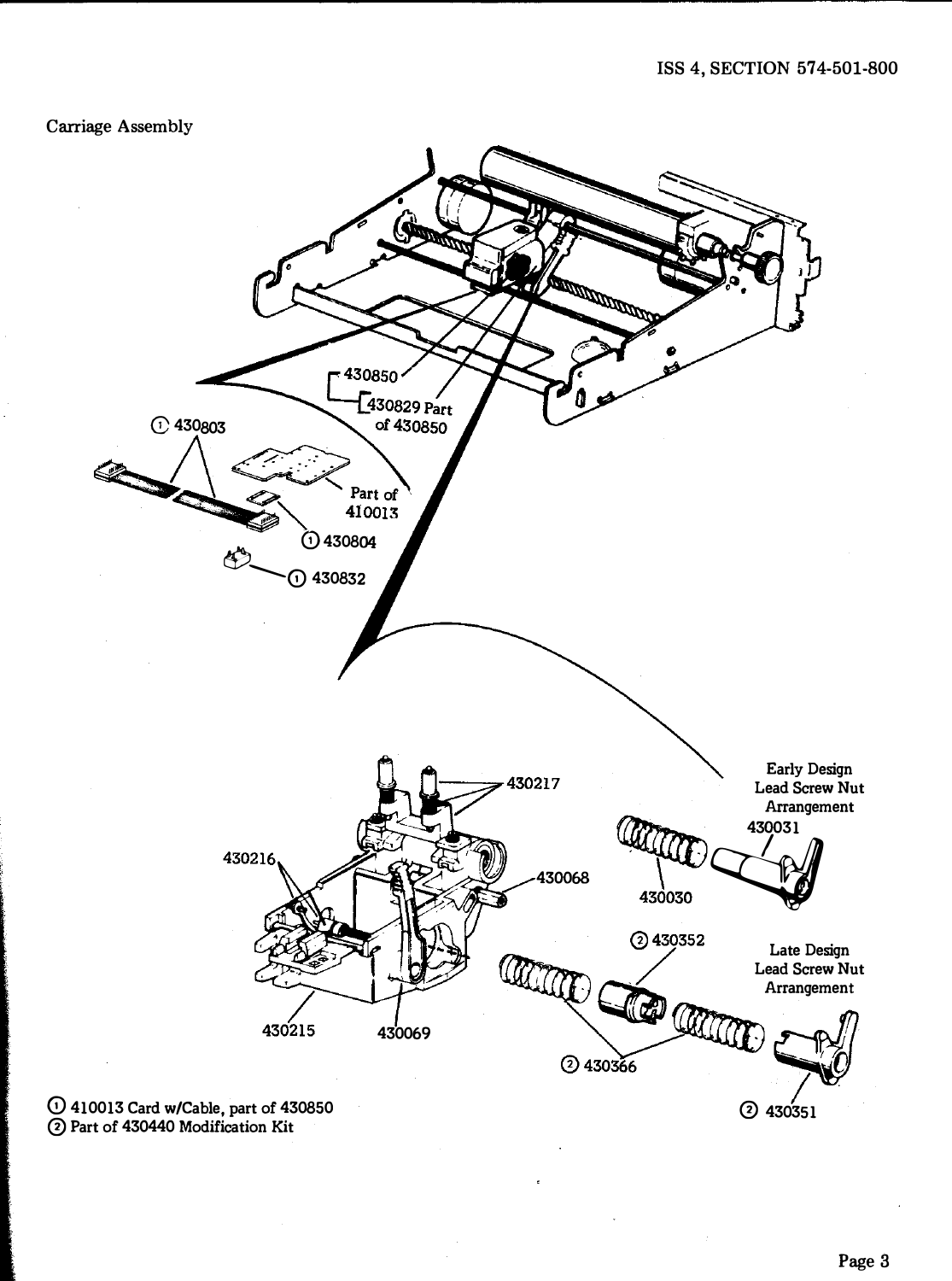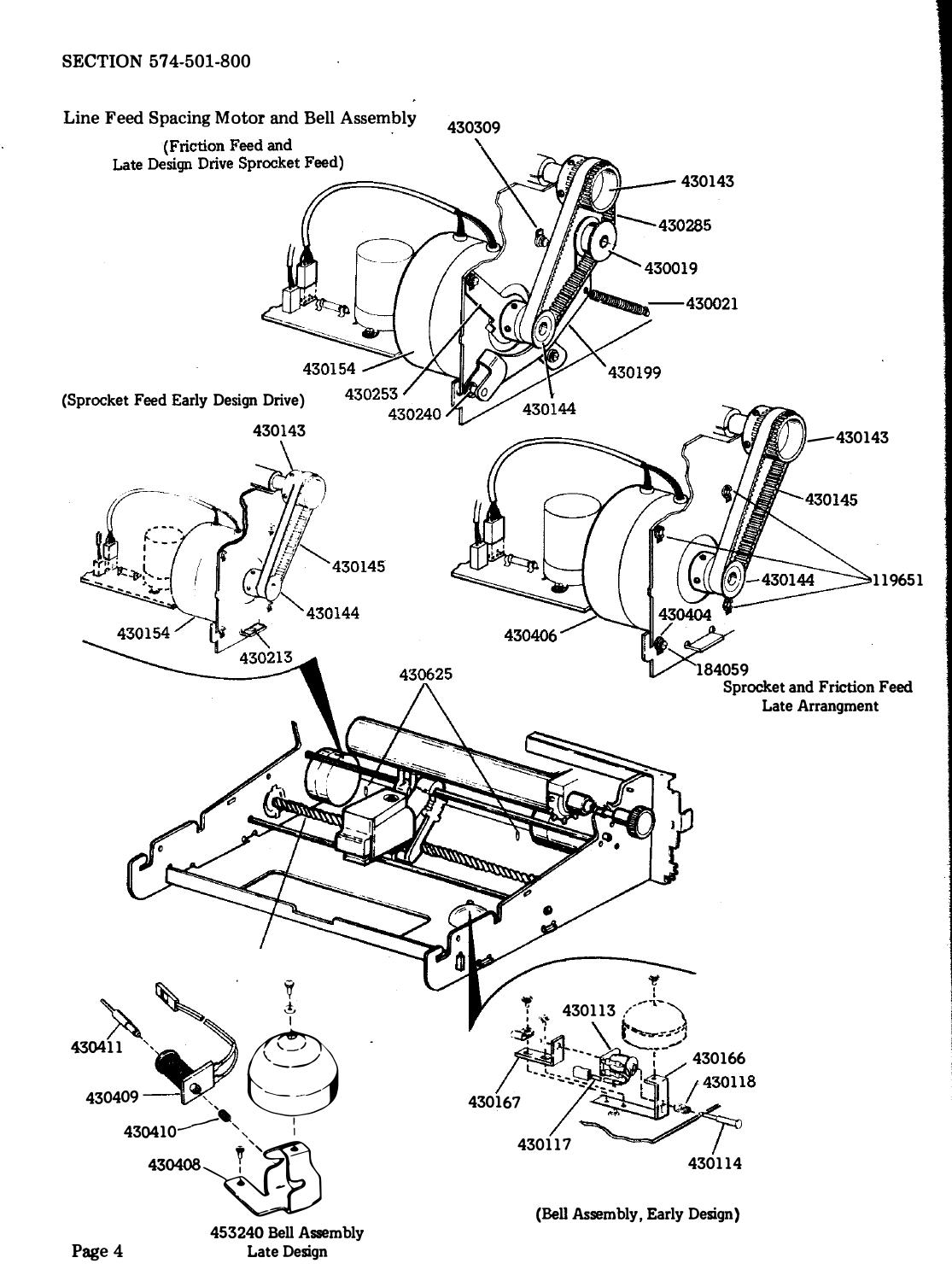### Spacing Motor with Cable and Encoder

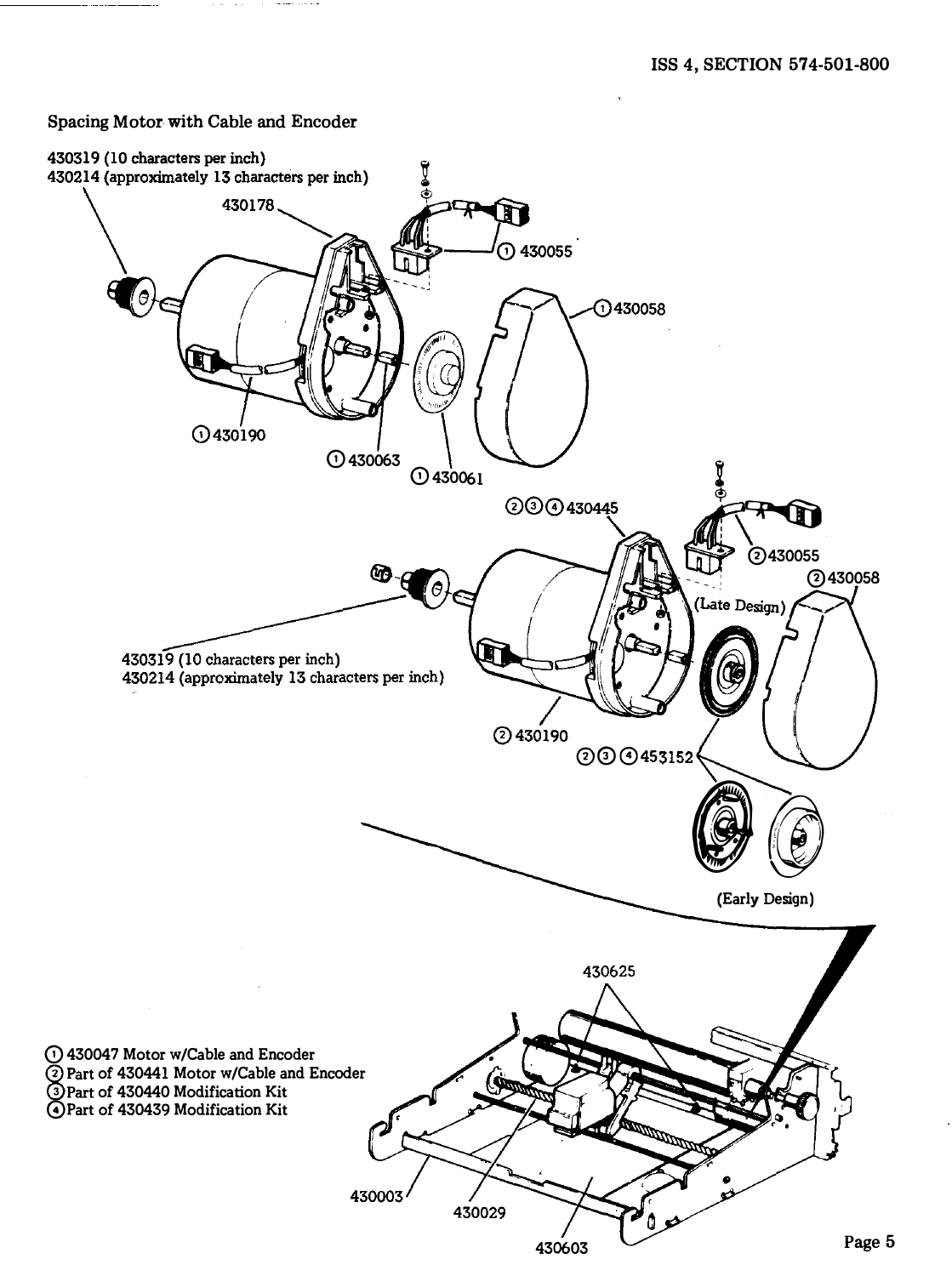# Spacing Drive and Lead Screw



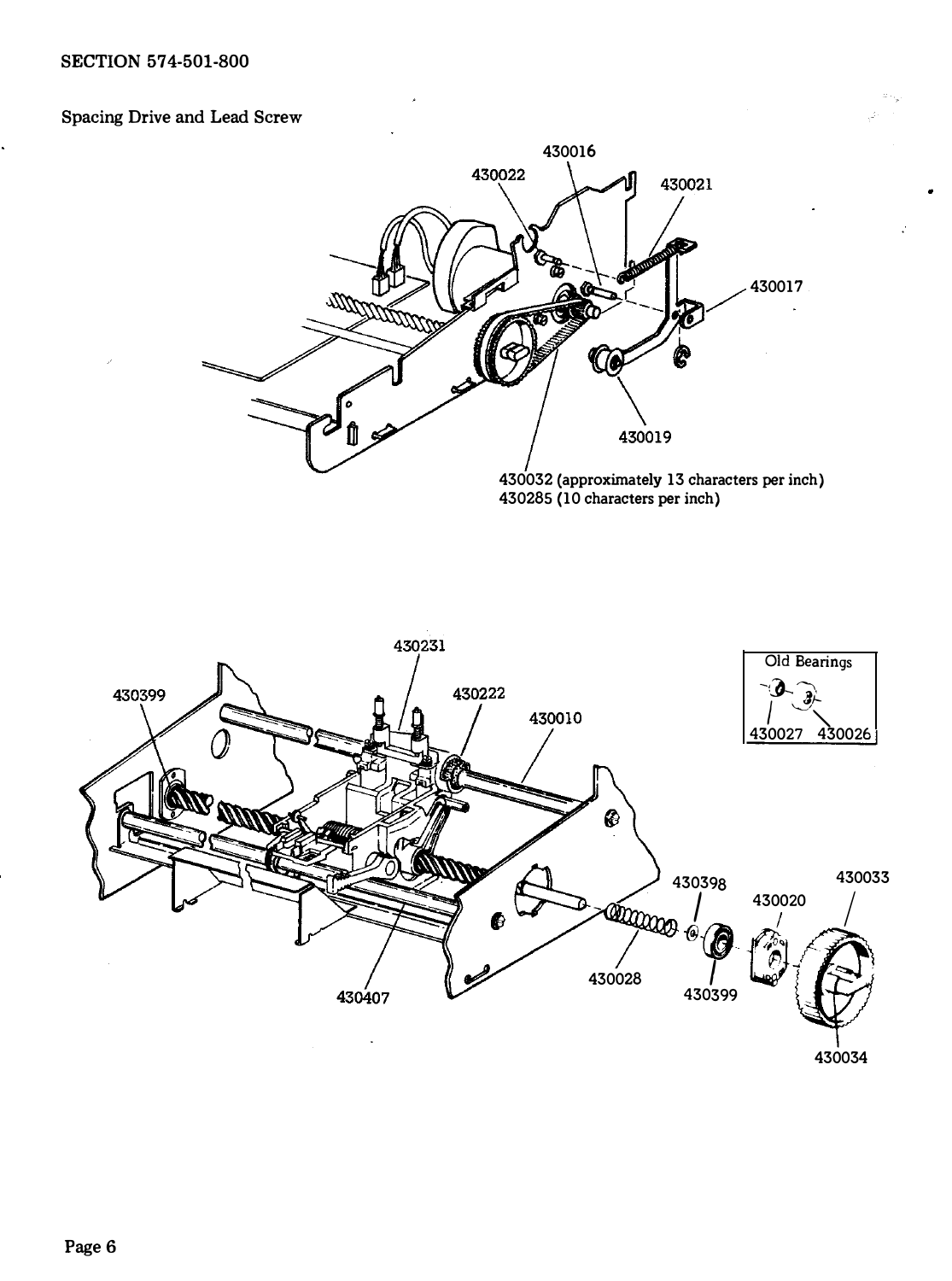Right Side Frame and Rear Frame (Sprocket Feed)

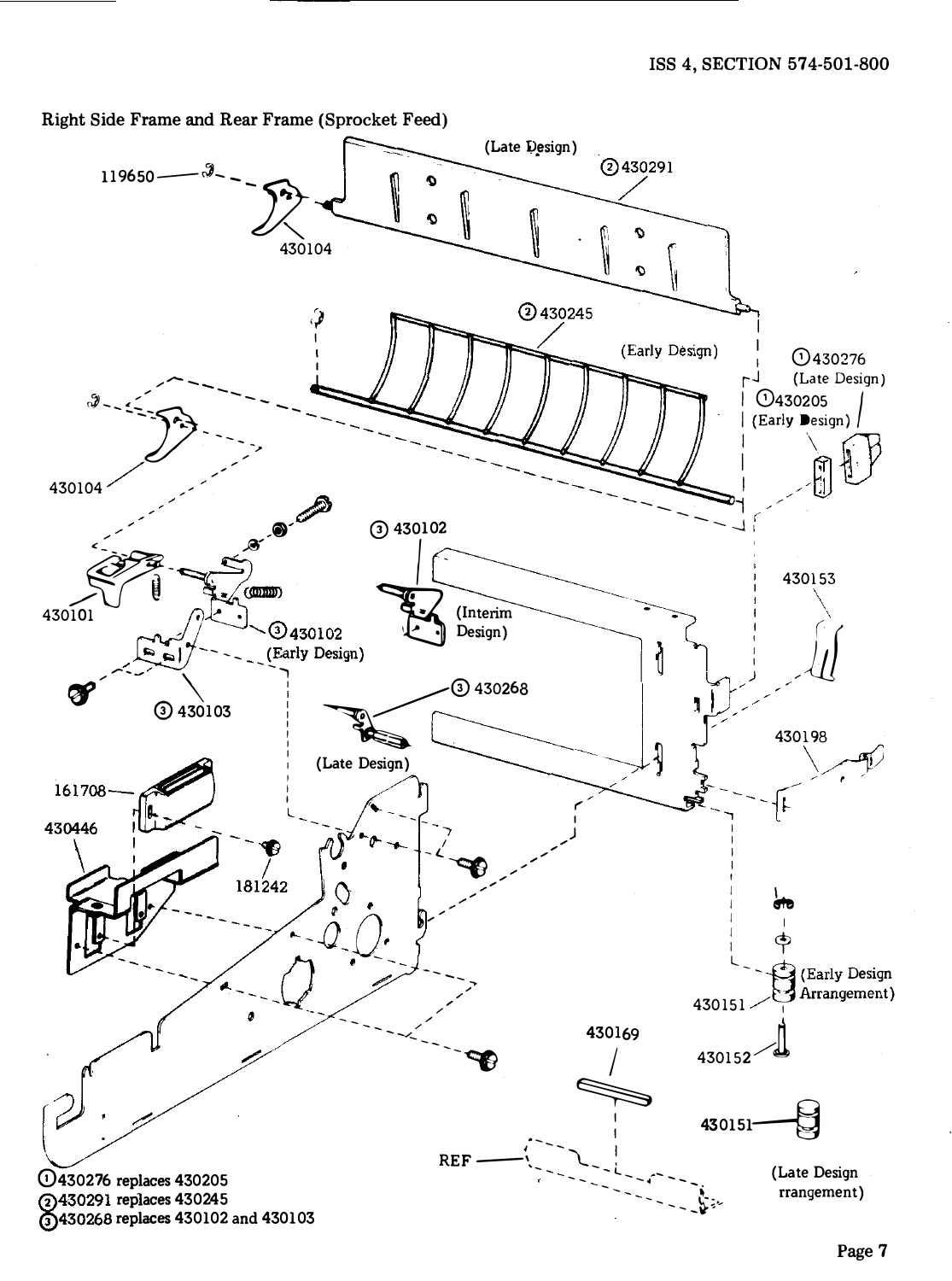Right Side Frame (Friction Feed)

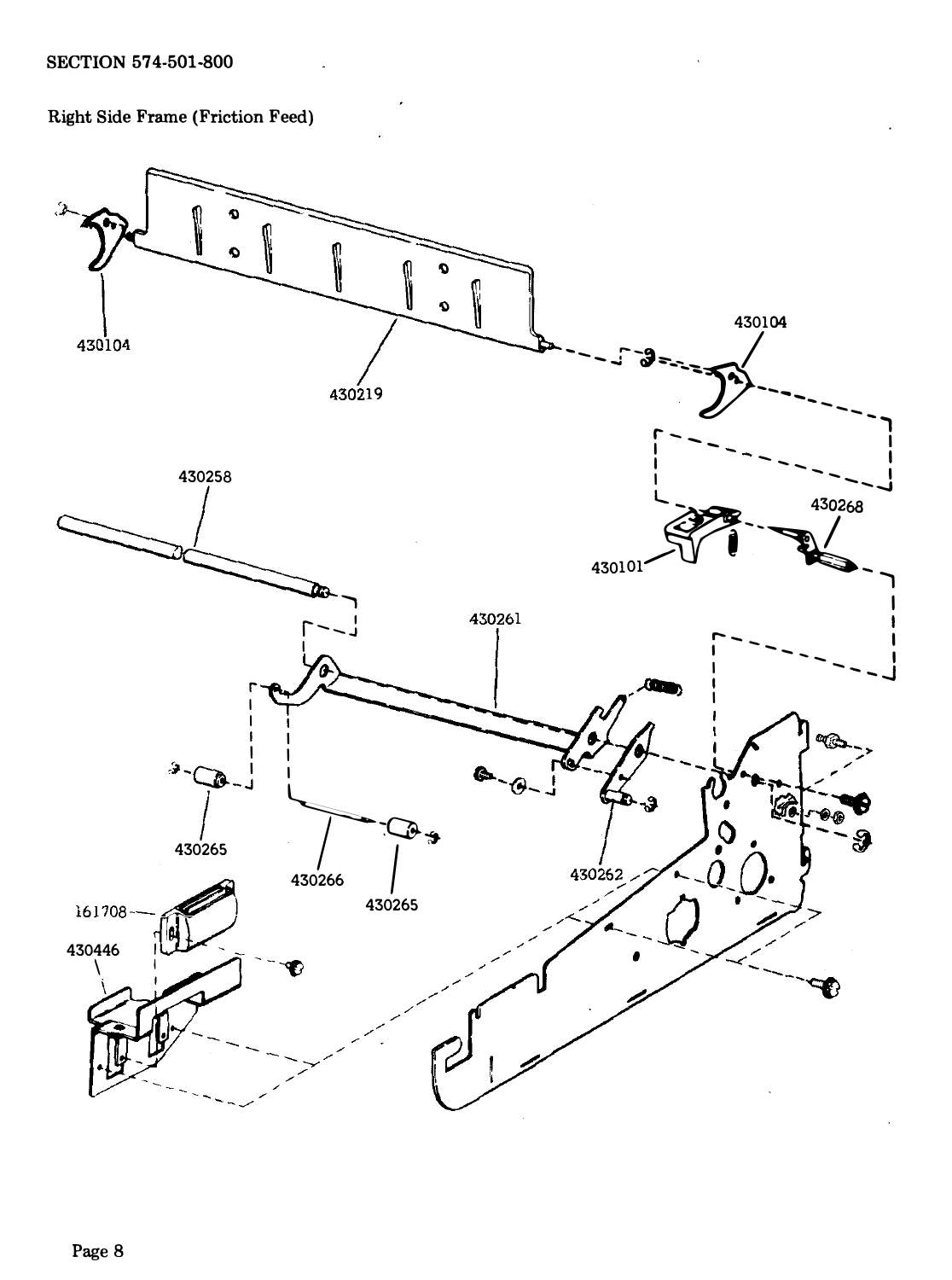## Paper Guide and Paper Tray

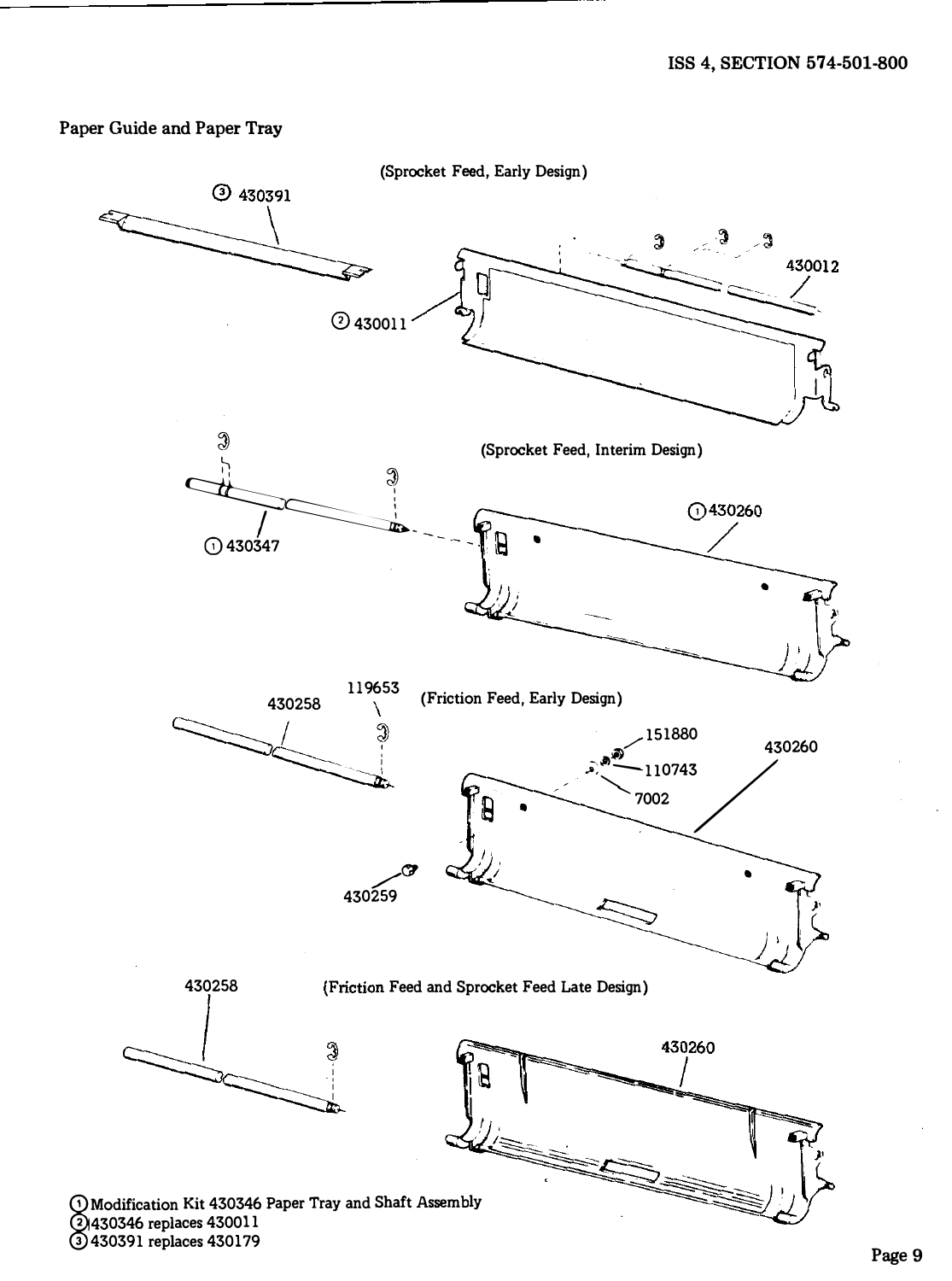# SECTION 574-501-800